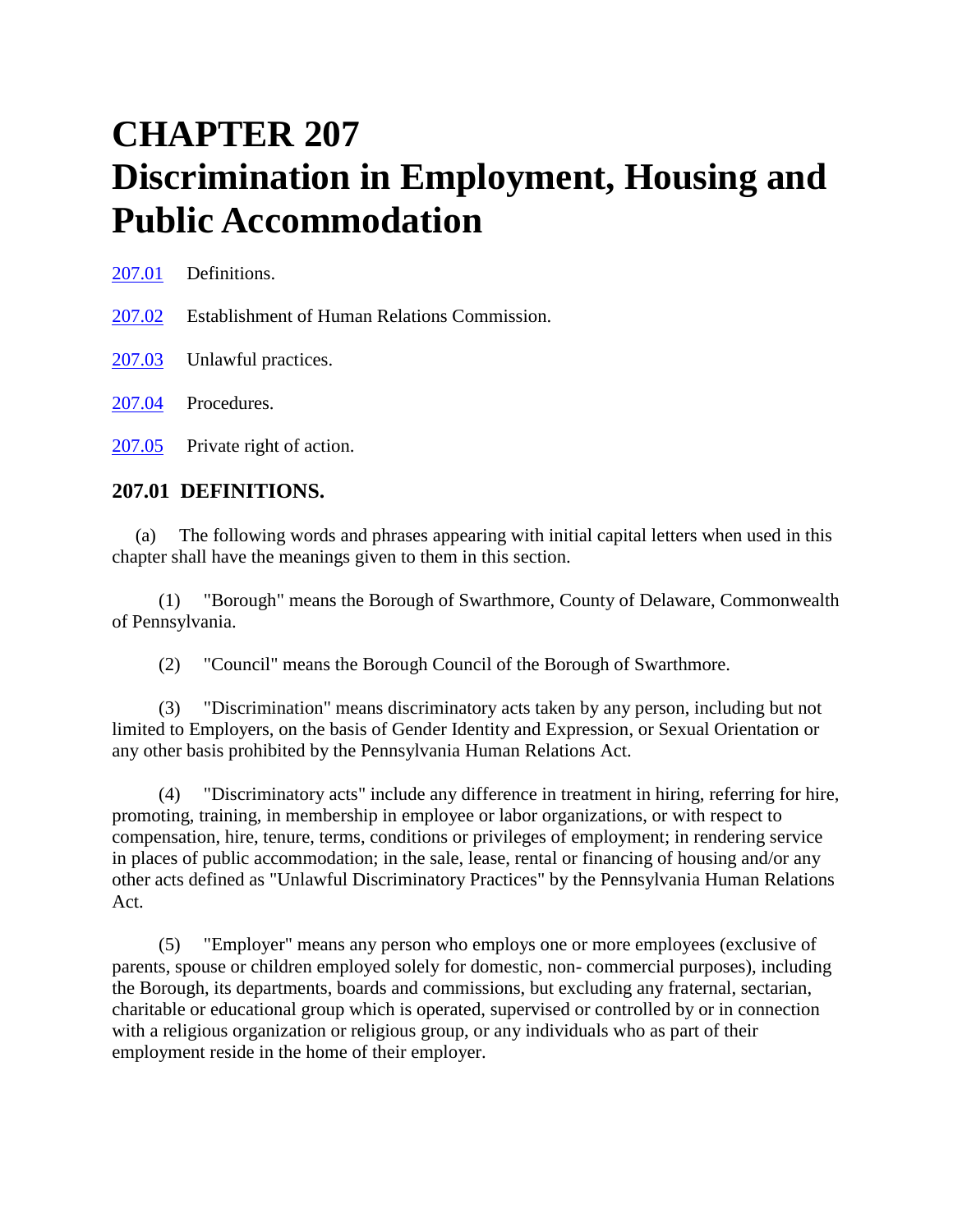(6) "Gender identity and expression" means self-perception, or perception by others, as male or female, and shall include an individual's appearance, behavior, or physical characteristics, that may be in accord with, or opposed to, one's physical anatomy, chromosomal sex, or sex assigned at birth, and shall include, but is not limited to, persons who are undergoing or have completed sex reassignment.

 (7) "Ordinance" means this chapter which shall also be known as the Anti-Discrimination Ordinance.

 (8) "Person" means any natural person, fraternal, civic or other membership organization, corporation, general or limited partnership, proprietorship, limited liability company, or similar business organization, including the Borough, its departments, boards and commissions, and other for profit and non-profit organizations.

 (9) "Sexual Orientation" means actual or perceived homosexuality, heterosexuality and bisexuality.

(b) To the extent words and phrases appearing with initial capital letters are not expressly defined herein, such words and phrases shall have the definitions set forth in the Pennsylvania Human Relations Act.

(Ord. 1000. Passed 3-13-06.)

## **207.02 ESTABLISHMENT OF HUMAN RELATIONS COMMISSION.**

(a) Pursuant to Chapter 17 of the Pennsylvania Human Relations Act (43 P.S. § 962.1), there is hereby established a Human Relations Commission in and for the Borough (hereinafter referred to as the "Borough Human Relations Commission").

(b) The Borough Human Relations Commission shall consist of three members appointed by Borough Council. The initial members shall have a term of one year, two years and three years, respectively. Thereafter the term of each of the members of the Borough Human Relations Commission shall be for three years or until his or her successor is appointed and qualified, such terms being fixed so that no more than one shall be reappointed or replaced during any future calendar year. No member of the Borough Human Relations Commission shall hold any office in any political party. Members of the Borough Human Relations Commission shall serve without salary but may be paid expenses incurred in the performance of their duties.

(c) The Council hereby grants to the Borough Human Relations Commission all of the powers and duties now exercised by the Pennsylvania Human Relations Commission under the Pennsylvania Human Relations Act, 43 P.S. § 951 et seq. Specifically, without limitation, the Borough Human Relations Commission shall have the ability to receive, investigate and pass upon complaints, and where a violation of this chapter is found to have occurred, to issue cease and desist orders and impose such other remedies as may be available under the Pennsylvania Human Relations Act.